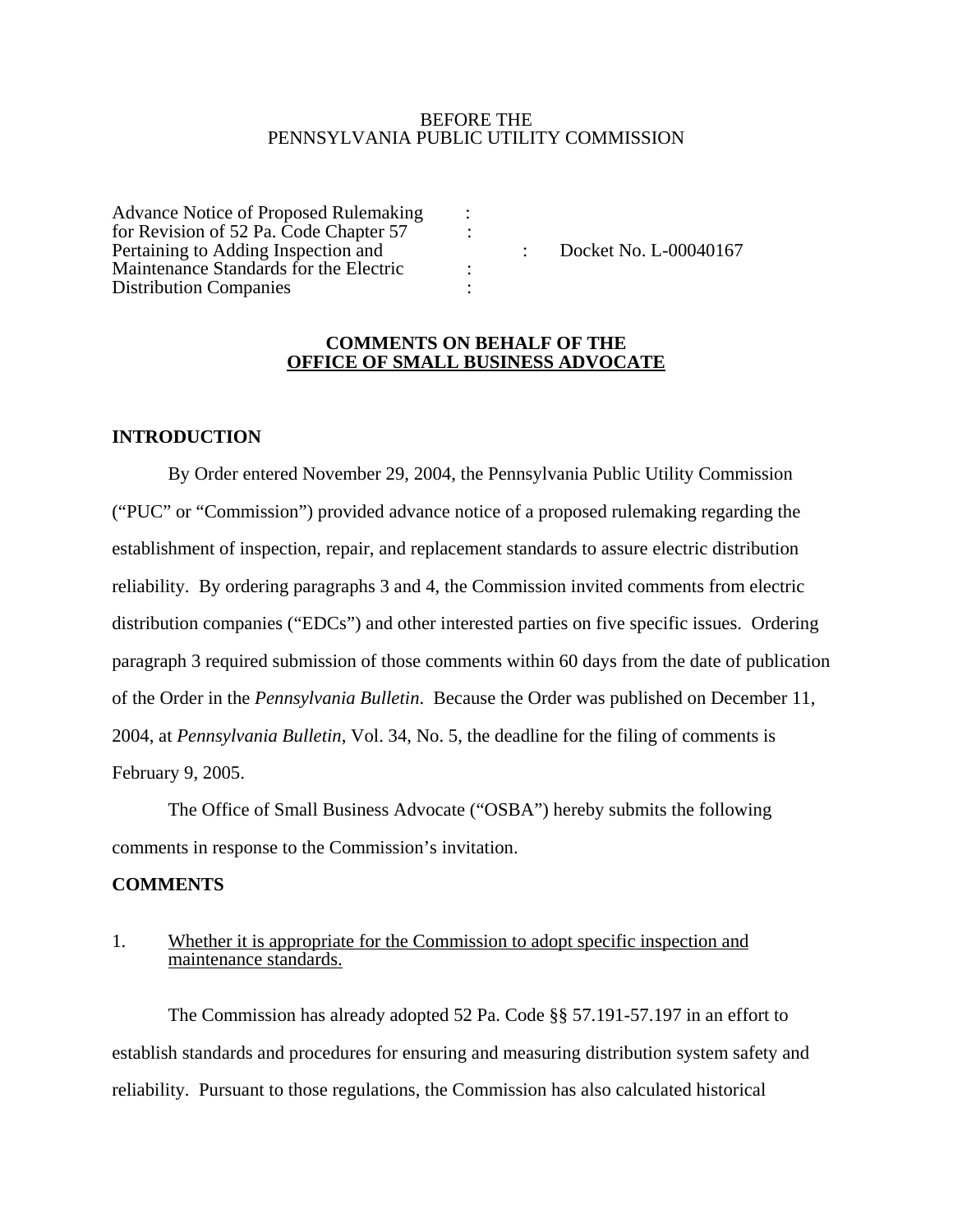performance levels and acceptable future performance levels for each EDC. *See Amended Reliability Benchmarks and Standards for the Electric Distribution Companies*, Docket No. M-00991220 (Order entered May 11, 2004). An EDC's success or failure in achieving a safe and reliable system is determined primarily by whether the EDC meets the Commission-set standards as measured by reliability indices.<sup>1</sup> In effect, the Commission has told EDCs *what* must be accomplished but has not told EDCs *how* it must be accomplished.

The Commission might be able to improve reliability by adopting prescriptive requirements (e.g., how often trees are to be trimmed, poles and lines are to be inspected, etc.). Unfortunately, unless there is some nationally-recognized standard for inspection frequency which the Commission could adopt, the promulgation process would likely be lengthy and might result in a compromise based on relatively weak requirements. Even if the promulgation process were to produce relatively stringent prescriptive requirements, those requirements might result in an increase in distribution rates without raising the quality of service appreciably above what each EDC would already be achieving if it were in compliance with the currently applicable standards as measured by SAIFI, CAIDI, and SAIDI.

Therefore, the OSBA recommends that the Commission concentrate on holding each EDC accountable for meeting the SAIFI, CAIDI, and SAIDI standards which are already in place and use the imposition of prescriptive requirements only as part of corrective action ordered under Section 57.197.

### 2. Whether standards should be placed in the regulations which are specific to each individual EDC, or whether all EDCs should be held to the same standard, and how this would be monitored and regulated.

The focus of 52 Pa. Code §§ 57.191-57.197 is on assuring that the quality of distribution service for each individual EDC does not fall below what it was prior to electric industry restructuring. The Commission's next step should be to determine whether each EDC's pre-

<sup>&</sup>lt;sup>1</sup> The Commission has set pre-restructuring benchmarks and future performance standards, based on the System Average Interruption Frequency Index ("SAIFI"), the Customer Average Interruption Duration Index ("CAIDI"), and the System Average Interruption Duration Index ("SAIDI").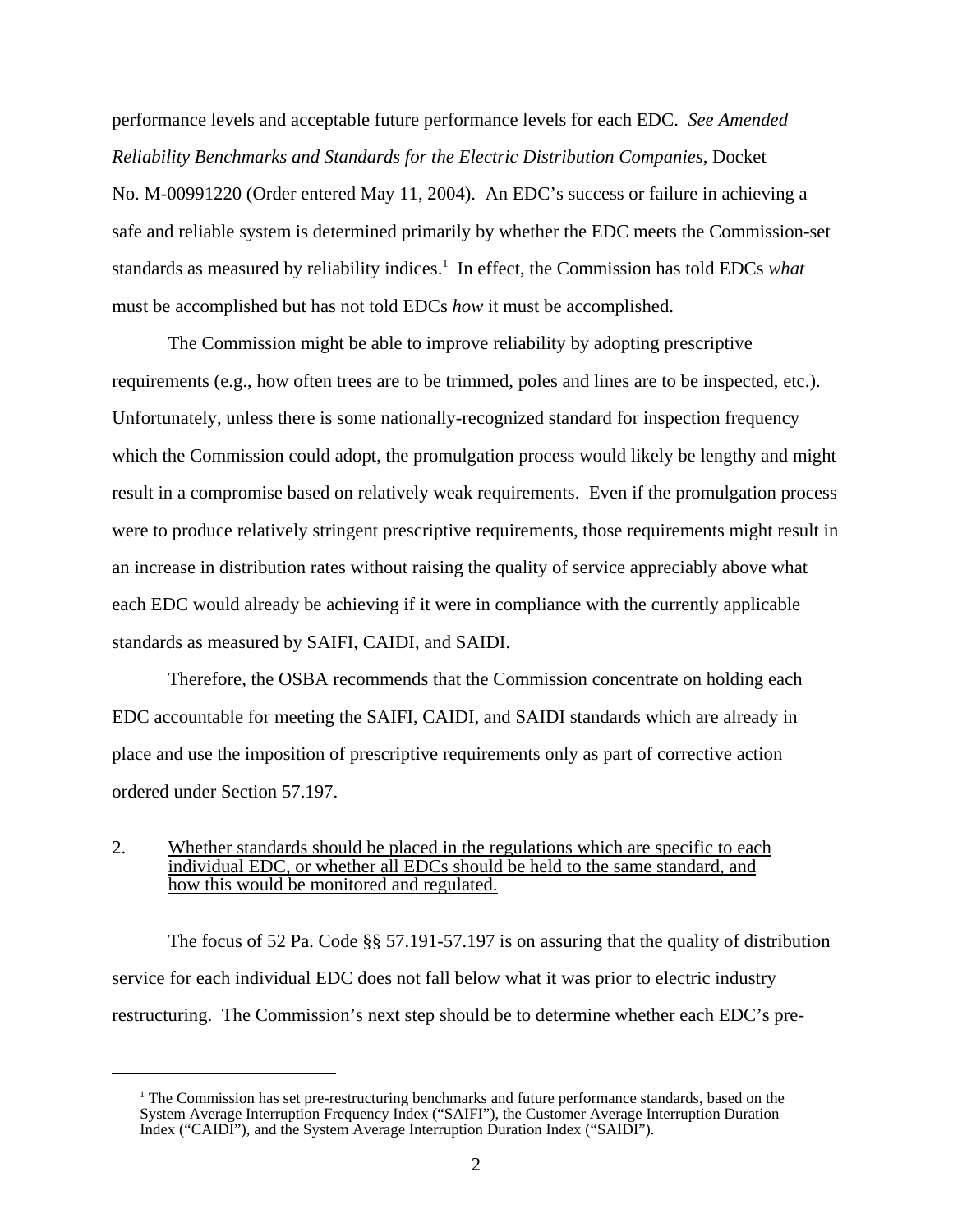restructuring reliability really was adequate and how the service quality of one Pennsylvania EDC compares to the service quality of other EDCs in the Commonwealth.

Although there are geographic and other differences among the EDC service territories, there is no justification for allowing one or more EDCs to provide a quality of service which falls significantly short of the quality of service provided by other EDCs in the Commonwealth. To address this issue, the OSBA recommends that the Commission adopt one of the following alternatives.

First, if there are levels of SAIFI, CAIDI, and SAIDI which are nationally recognized as evidence of satisfactory reliability, the Commission should require each Pennsylvania EDC to achieve those levels.

Second, if there is not a nationally recognized standard, the Commission should require each EDC to achieve results on the SAIFI, CAIDI, and SAIDI which are no worse than the average of the standards for all Pennsylvania EDCs which the Commission set at Docket No. M-00991220. Under such an approach, each EDC would be required to achieve the higher of its own SAIFI, CAIDI, and SAIDI standards or the statewide average standards for SAIFI, CAIDI, and SAIDI.

3. What the standards should be regarding vegetation management practices, pole inspections, transmission and distribution line inspections, substations, transformers, reclosers, and other types of inspection and maintenance practices.

See the OSBA's comments on Issues ## 1 and 2.

4. Whether standards should be established for repair and maintenance of electric distribution company equipment or facilities that are critical for system reliability.

See the OSBA's comments on Issues ## 1 and 2.

5. Whether there should be automatic civil penalties written into the regulations for failure to meet standards for more than three consecutive quarters or some other reasonable time period, depending upon the type of inspection and maintenance that is at question.